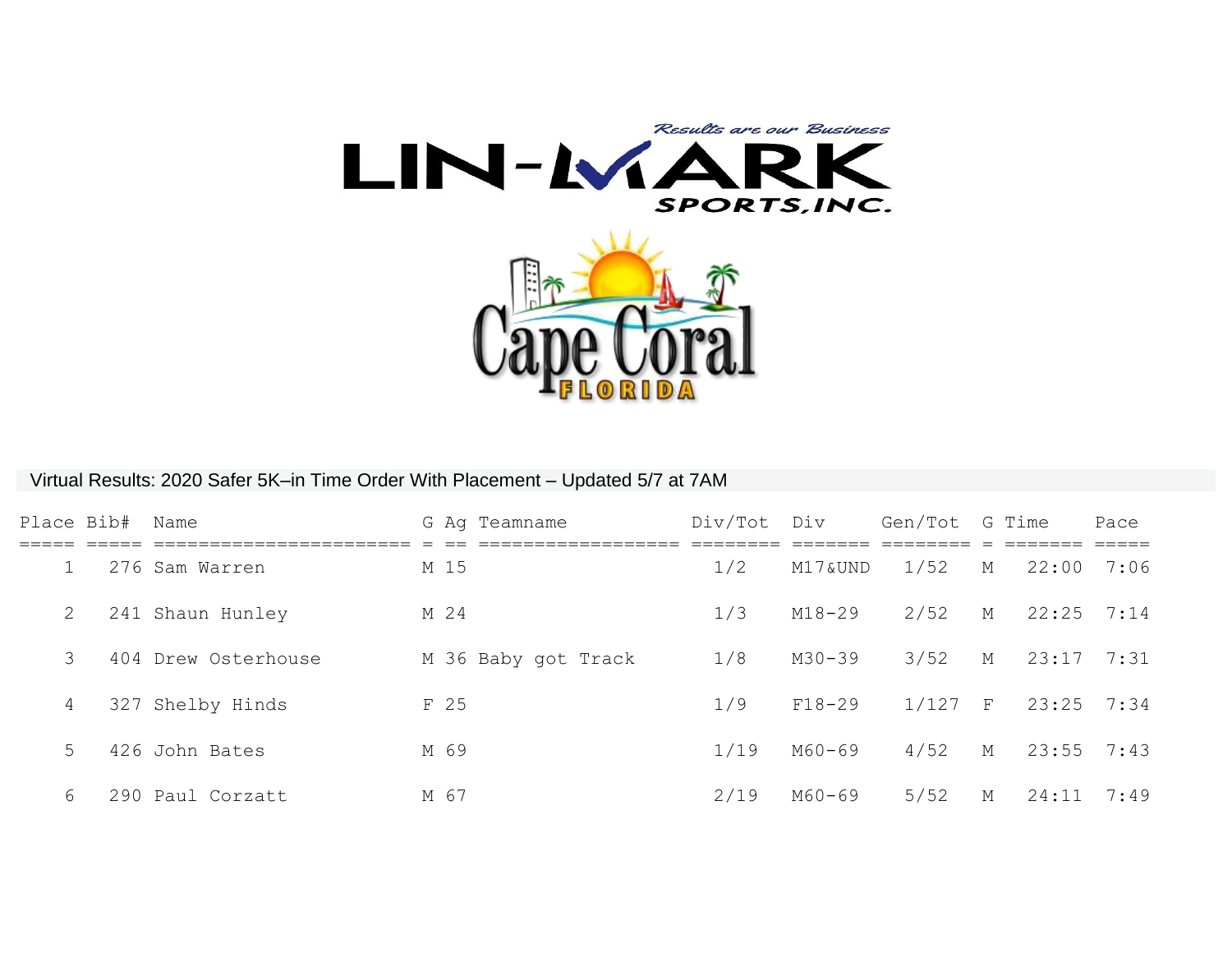| $7\overline{ }$ | 266 Addison Findley  | F 13              | 1/3    | F17&UND    | 2/127  | $\mathbf{F}$ | 24:23      | 7:52 |
|-----------------|----------------------|-------------------|--------|------------|--------|--------------|------------|------|
| 8               | 310 Morgan Alvarez   | F 28 GCMC SNU     | 2/9    | $F18 - 29$ | 3/127  | $\mathbf F$  | 25:00      | 8:04 |
| 9               | 373 Russell Kohl     | M 65              | $3/19$ | M60-69     | 6/52   | $\mathbf M$  | 25:06      | 8:06 |
| 10              | 201 David Worboys    | M 57              | 1/9    | $M50 - 59$ | 7/52   | М            | 25:10      | 8:08 |
| 11              | 207 Kelly Maggiacomo | F 60              | 1/39   | $F60 - 69$ | 4/127  | $\mathbf F$  | 26:00      | 8:24 |
| 12              | 185 Dan Jewett       | M 50 Team Unicorn | 2/9    | $M50 - 59$ | 8/52   | $M_{\odot}$  | 26:01      | 8:24 |
| 13              | 278 Kevin Appleby    | M 36              | 2/8    | $M30 - 39$ | 9/52   | $\mathbf M$  | 26:20      | 8:30 |
| 14              | 314 Cedric Ulad      | M 33              | 3/8    | $M30 - 39$ | 10/52  | $\mathbf M$  | 26:49 8:40 |      |
| 15              | 112 Danielle Lamay   | F 37              | 1/14   | $F30 - 39$ | 5/127  | $\mathbf F$  | 26:50      | 8:40 |
| 16              | 103 Jared Boucher    | M 36              | 4/8    | $M30 - 39$ | 11/52  | $\mathbf M$  | 27:44      | 8:57 |
| 17              | 380 Denise Simard    | F 58              | 1/30   | $F50 - 59$ | 6/127  | $\;$ F       | 27:45      | 8:58 |
| 18              | 307 Chris Blexrud    | M 45              | 1/5    | $M40 - 49$ | 12/52  | $\mathbf M$  | 27:56      | 9:01 |
| 19              | 235 Nancy Gonzalez   | F 67              | 2/39   | $F60 - 69$ | 7/127  | F            | 28:13      | 9:07 |
| 20              | 275 Jennifer Warren  | F 42              | 1/23   | $F40 - 49$ | 8/127  | F            | 28:20      | 9:09 |
| 21              | 423 Alyssa Pica      | F 38              | 2/14   | $F30 - 39$ | 9/127  | F            | 28:23      | 9:10 |
| 22              | 167 Frances Haas     | F 53 GCMC SNU     | 2/30   | $F50 - 59$ | 10/127 | $\;$ F       | 28:38      | 9:15 |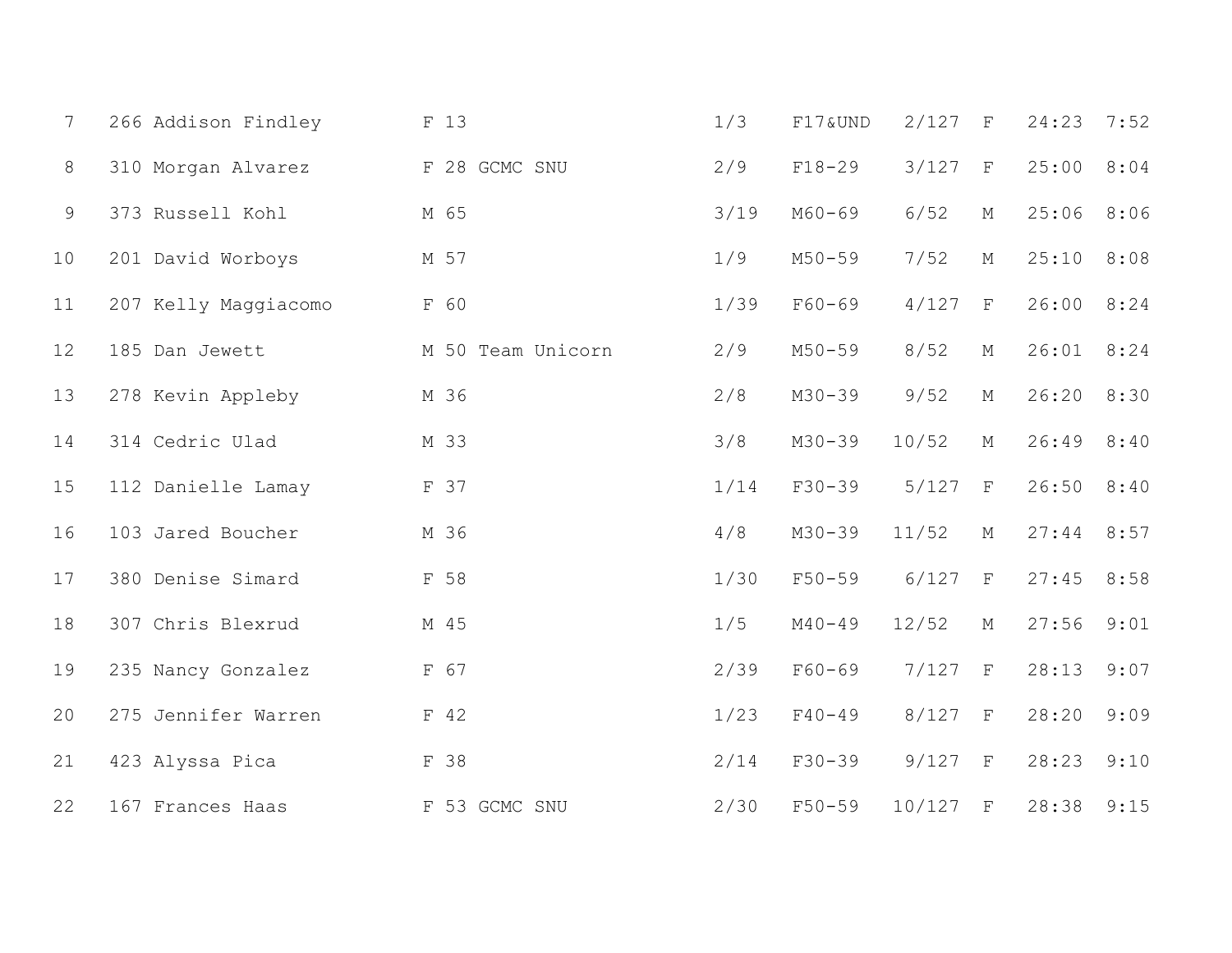| 23 | 390 Jill Gurgal       | F 36 Baby got Track   | $3/14$ | $F30 - 39$ | 11/127     | $\;$ F       | 29:15<br>9:27   |
|----|-----------------------|-----------------------|--------|------------|------------|--------------|-----------------|
| 24 | 265 Angela Findley    | F 45                  | 2/23   | $F40 - 49$ | $12/127$ F |              | 30:06<br>9:43   |
| 25 | 349 Francine Golden   | F 62                  | 3/39   | $F60 - 69$ | 13/127     | F            | 30:22<br>9:48   |
| 26 | 407 Jessica Perez     | F 32                  | 4/14   | $F30 - 39$ | 14/127     | $\;$ F       | 30:23<br>9:49   |
| 27 | 237 Erica Vickers     | F 36                  | $5/14$ | $F30 - 39$ | 15/127     | $\;$ F       | 30:24<br>9:49   |
| 28 | 389 Dani Spillman     | F 28 Baby got Track   | 3/9    | $F18 - 29$ | 16/127     | $\mathbf{F}$ | 30:40<br>9:54   |
| 29 | 249 Beverly Borgstrom | F 69                  | 4/39   | $F60 - 69$ | 17/127     | F            | 30:43<br>9:55   |
| 30 | 238 Andrea Miller     | F 65                  | 5/39   | $F60 - 69$ | 18/127     | $\;$ F       | 9:57<br>30:49   |
| 31 | 212 Cindy Lovelace    | F 63                  | 6/39   | $F60 - 69$ | 19/127     | $\;$ F       | 30:54<br>9:59   |
| 32 | 312 Tom Hayden        | M 63                  | 4/19   | $M60 - 69$ | 13/52      | М            | 31:10 10:04     |
| 33 | 410 Mark Guidroz      | M 58                  | 3/9    | $M50 - 59$ | 14/52      | $\mathbf M$  | 31:38 10:13     |
| 34 | 308 Lori Holstein     | F 56                  | 3/30   | $F50 - 59$ | 20/127     | $\;$ F       | 32:05 10:21     |
| 35 | 124 Kristina Brummund | F 37                  | 6/14   | $F30 - 39$ | 21/127     | $\mathbf{F}$ | $32:15$ $10:25$ |
| 36 | 125 Shannon Robison   | F 45                  | 3/23   | $F40 - 49$ | 22/127     | F            | 32:46 10:35     |
| 37 | 160 Belinda Wagner    | F 64 QuarantinePounds | 7/39   | $F60 - 69$ | 23/127     | $\mathbf F$  | 33:00 10:39     |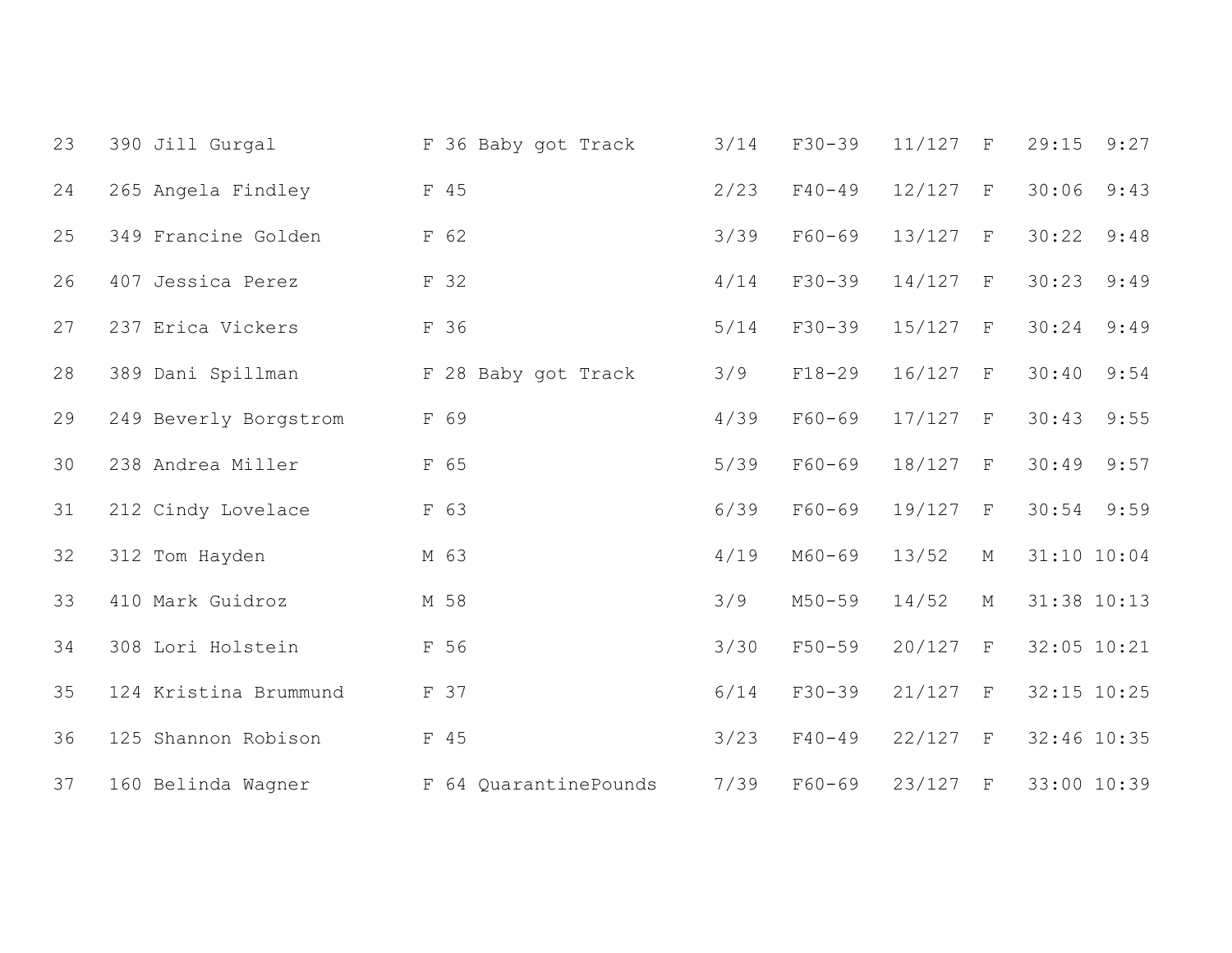| 38 | 120 Lynette Schultz              | F 54                    | 4/30 | $F50 - 59$ | 24/127     | F            | 33:30 10:49     |  |
|----|----------------------------------|-------------------------|------|------------|------------|--------------|-----------------|--|
| 39 | 273 Anna Pietila                 | F 40                    | 4/23 | $F40 - 49$ | $25/127$ F |              | 33:30 10:49     |  |
| 40 | 239 Becky Kratt                  | F 50                    | 5/30 | $F50 - 59$ | $26/127$ F |              | 33:33 10:50     |  |
| 41 | 379 Shelby Gilbert               | F 50                    | 6/30 | $F50 - 59$ | $27/127$ F |              | 34:28 11:08     |  |
| 42 | 268 Emily Doan                   | F 14                    | 2/3  | F17&UND    | $28/127$ F |              | 34:35 11:10     |  |
| 43 | 119 Maryann Windey               | F 56                    | 7/30 | $F50 - 59$ | $29/127$ F |              | 35:19 11:24     |  |
| 44 | 101 Jennifer Craft               | F 42                    | 5/23 | $F40 - 49$ | 30/127     | F            | 35:42 11:31     |  |
| 45 | 189 Shawn McNutt                 | M 58                    | 4/9  | $M50 - 59$ | 15/52      | $M_{\odot}$  | 36:00 11:37     |  |
| 46 | 231 Jacelyn Cox                  | F 33 Run from Covid     | 7/14 | $F30 - 39$ | $31/127$ F |              | $36:16$ $11:42$ |  |
| 47 | 169 Summer Paxton                | F 24 Twins & Crew 4 Lee | 4/9  | $F18 - 29$ | $32/127$ F |              | 36:30 11:47     |  |
| 48 | 354 Dawn Miulli                  | F 49                    | 6/23 | $F40 - 49$ | $33/127$ F |              | 36:42 11:51     |  |
| 49 | 153 Bethany Plummer              | F 32 Twins & Crew 4 Lee | 8/14 | $F30 - 39$ | $34/127$ F |              | 37:00 11:57     |  |
| 50 | 151 Heather Plummer              | F 32 Twins & Crew 4 Lee | 9/14 | $F30 - 39$ | 35/127     | F            | 37:33 12:07     |  |
| 51 | 152 Tommy Roberts                | M 32 Twins & Crew 4 Lee | 5/8  | $M30 - 39$ | 16/52      | $\mathbf M$  | 37:34 12:08     |  |
| 52 | 355 Michael Schneider-Chris M 73 |                         | 1/6  | $M70+$     | 17/52      | $\mathbf{M}$ | $37:47$ $12:12$ |  |
| 53 | 332 Debbie Shaner                | F 59 Cirque Du Sore Leq | 8/30 | $F50 - 59$ | 36/127     | $\;$ F       | $37:57$ $12:15$ |  |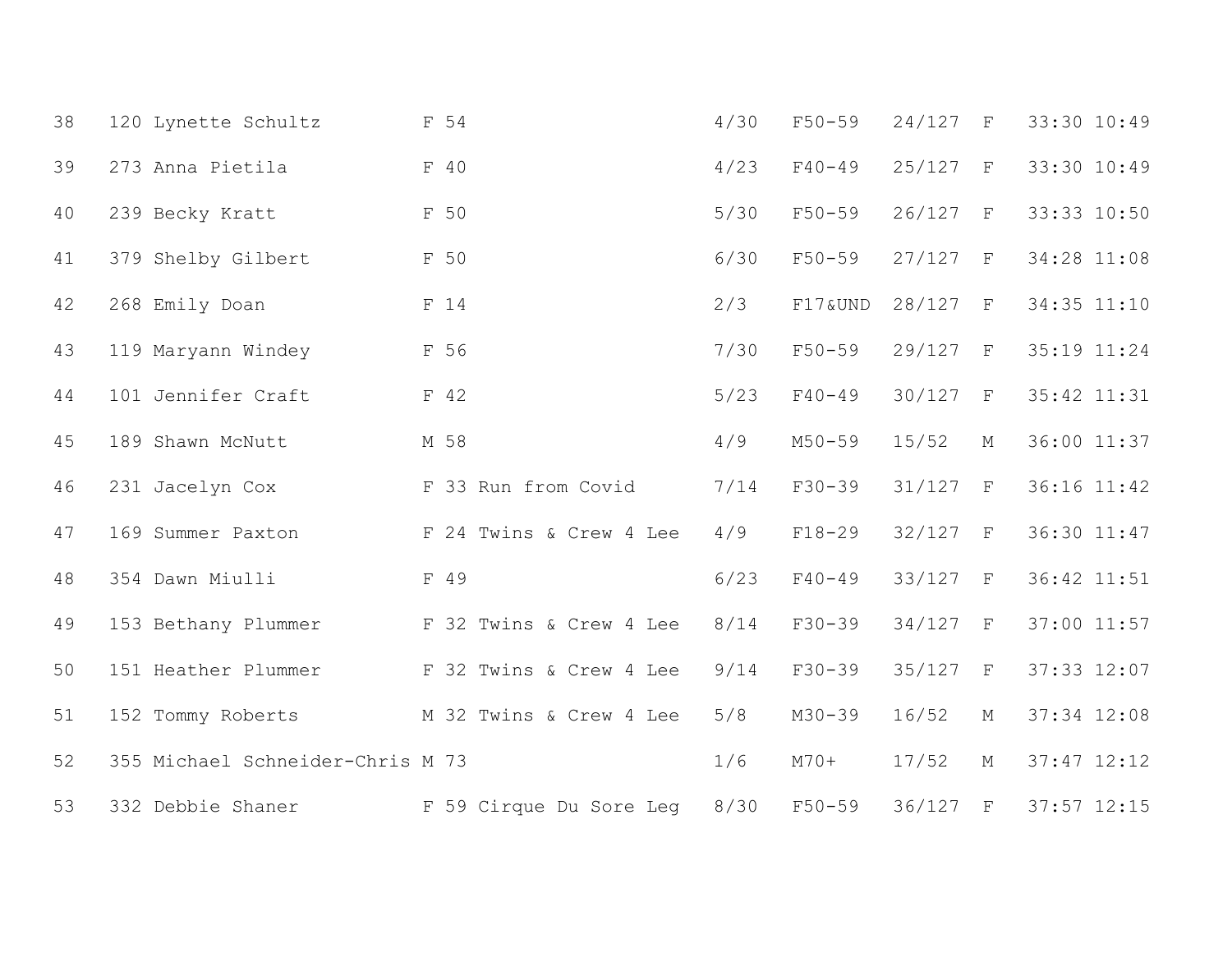| 54 | 321 Krista Marzano         | F 29 3W              | 5/9   | $F18 - 29$ | 37/127     | $\mathbf{F}$ | 38:36 12:28   |
|----|----------------------------|----------------------|-------|------------|------------|--------------|---------------|
| 55 | 209 Richard Defrancisco    | M 63                 | 5/19  | $M60 - 69$ | 18/52      | $M_{\odot}$  | 38:53 12:33   |
| 56 | 376 Kristin Sinnenberg     | F 62                 | 8/39  | $F60 - 69$ | 38/127     | $\;$ F       | 39:14 12:40   |
| 57 | 173 Tracy Pelletier        | F 53 GCMC SNU        | 9/30  | $F50 - 59$ | 39/127     | F            | 39:37 12:47   |
| 58 | 178 Honey Phillips         | F 43                 | 7/23  | $F40 - 49$ | $40/127$ F |              | 39:37 12:47   |
| 59 | 411 Shirley Guidroz        | F 55                 | 10/30 | $F50 - 59$ | $41/127$ F |              | 40:01 12:55   |
| 60 | 104 Morgan Boucher         | F 13                 | 3/3   | F17&UND    | 42/127     | F            | 40:24 13:02   |
| 61 | 359 Nicole Anderson        | F 44                 | 8/23  | $F40 - 49$ | $43/127$ F |              | $40:57$ 13:13 |
| 62 | 107 Jennifer Nelson        | F 46                 | 9/23  | $F40 - 49$ | $44/127$ F |              | 41:00 13:14   |
| 63 | 305 Sharolyn Hunter        | F 57                 | 11/30 | $F50 - 59$ | $45/127$ F |              | 41:09 13:17   |
| 64 | 214 Dianne Lagrange-Dircks | F 60                 | 9/39  | $F60 - 69$ | $46/127$ F |              | 41:40 13:27   |
| 65 | 181 Leigh Byrd             | F 53                 | 12/30 | $F50 - 59$ | $47/127$ F |              | 41:48 13:30   |
| 66 | 424 Debbie Whitehead       | F 61                 | 10/39 | $F60 - 69$ | 48/127 F   |              | 41:58 13:33   |
| 67 | 328 Heather Townsend       | F 49                 | 10/23 | $F40 - 49$ | 49/127     | $\mathbf{F}$ | 42:00 13:33   |
| 68 | 357 Joyce Phillips         | F 63 Only The lonely | 11/39 | $F60 - 69$ | 50/127     | $\;$ F       | 42:00 13:33   |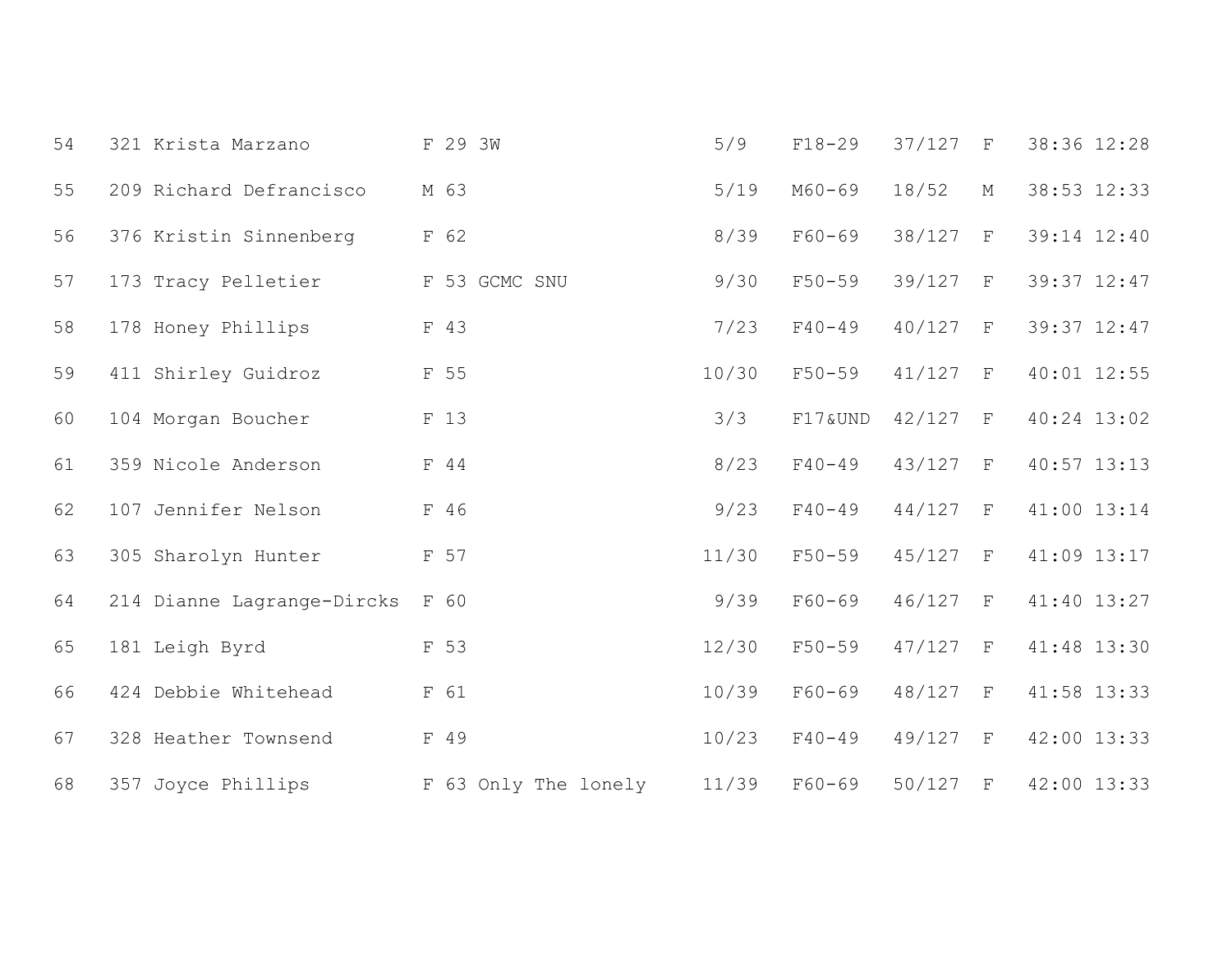| 69 | 374 Ida Davison        | F 61 TOPS 854       | 12/39 | $F60 - 69$ | $51/127$ F |              | 42:15 13:38   |
|----|------------------------|---------------------|-------|------------|------------|--------------|---------------|
| 70 | 369 Major Weber        | M 78                | 2/6   | $M70+$     | 19/52      | $\mathbf M$  | 42:34 13:44   |
| 71 | 370 Rose Weber         | F 75                | 1/9   | $F70+$     | 52/127     | $\;$ F       | $42:35$ 13:45 |
| 72 | 251 Michelle Dean      | F 49                | 11/23 | $F40 - 49$ | 53/127 F   |              | 42:45 13:48   |
| 73 | 224 Kathy Cotroneo     | F 74                | 2/9   | $F70+$     | 54/127 F   |              | 43:05 13:54   |
| 74 | 405 Michelle Latorella | F 54                | 13/30 | $F50 - 59$ | $55/127$ F |              | 43:18 13:59   |
| 75 | 320 Katie Locklin      | F 51                | 14/30 | $F50 - 59$ | 56/127 F   |              | 43:25 14:01   |
| 76 | 309 Terri Garbett      | F 65                | 13/39 | $F60 - 69$ | $57/127$ F |              | 43:57 14:11   |
| 77 | 277 Zavyr Warren       | M 12                | 2/2   | M17&UND    | 20/52      | $\mathbf M$  | 44:23 14:20   |
| 78 | 193 Jessica Cruz       | F 43                | 12/23 | $F40 - 49$ | 58/127     | $\mathbf{F}$ | 44:32 14:22   |
| 79 | 194 Jorge Maldonado    | M 45                | 2/5   | $M40 - 49$ | 21/52      | М            | 44:33 14:23   |
| 80 | 115 Jeff Bristow       | M 41                | 3/5   | $M40 - 49$ | 22/52      | М            | 44:42 14:26   |
| 81 | 114 Teddy Rodenfels    | F 67                | 14/39 | $F60 - 69$ | 59/127     | $\mathbf F$  | 44:46 14:27   |
| 82 | 391 Mary Belfi         | F 58 Baby got Track | 15/30 | $F50 - 59$ | 60/127 F   |              | 44:54 14:30   |
| 83 | 113 Angela Frink       | F 40                | 13/23 | $F40 - 49$ | 61/127 F   |              | 45:06 14:33   |
| 84 | 364 Taffie Iwanicki    | F 66                | 15/39 | $F60 - 69$ | 62/127     | $\;$ F       | 45:10 14:35   |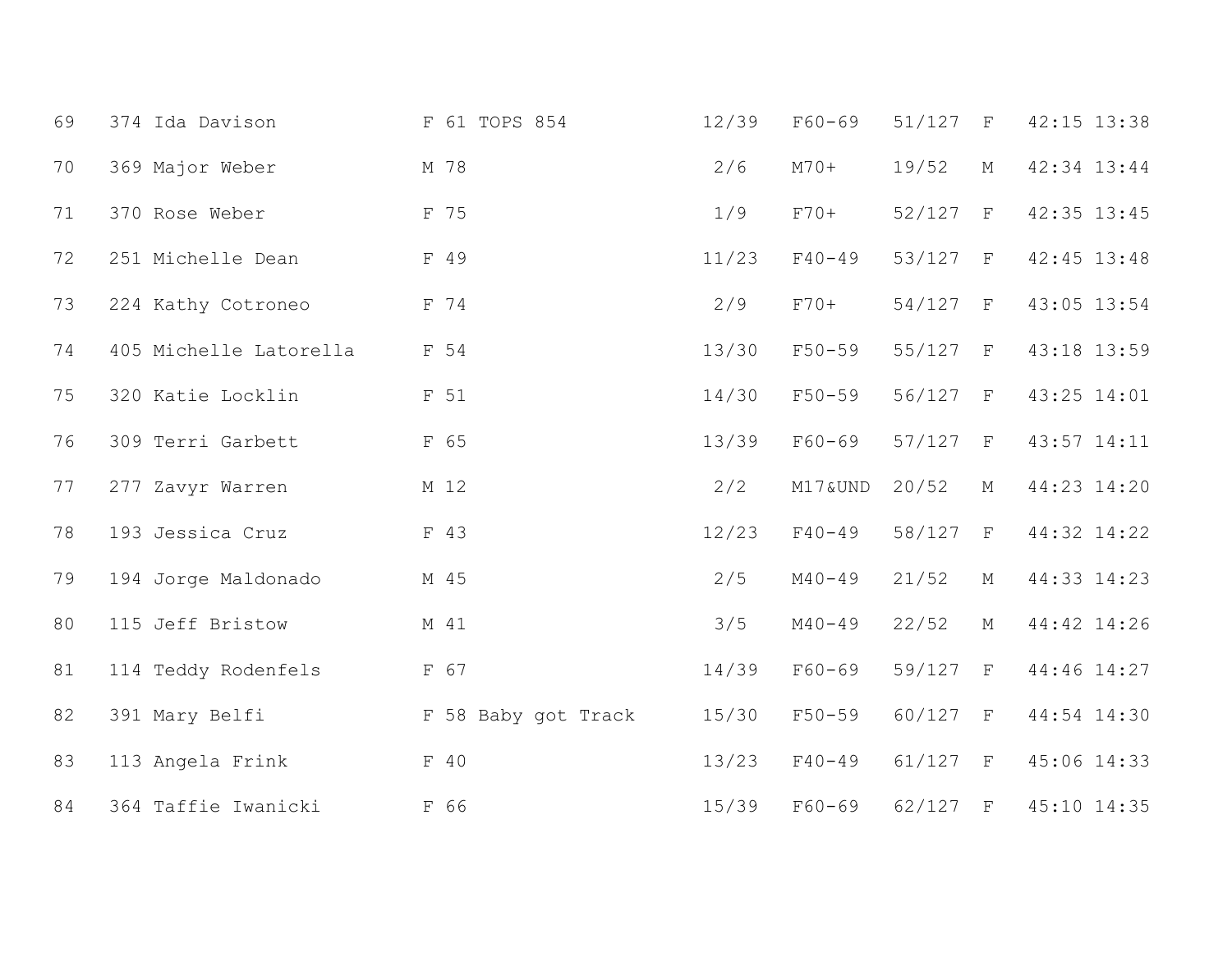| 85 | 227 Steven Heermance             | M 28 Run from Covid     | 2/3   | $M18 - 29$ | 23/52      | М            | 45:20 14:38 |
|----|----------------------------------|-------------------------|-------|------------|------------|--------------|-------------|
| 86 | 123 Jeanne Conklin               | F 62                    | 16/39 | $F60 - 69$ | 63/127 F   |              | 45:33 14:42 |
| 87 | 342 Angie Gatewood               | F 60                    | 17/39 | $F60 - 69$ | 64/127 F   |              | 45:42 14:45 |
| 88 | 171 Alison Duffey                | F 46 GCMC SNU           | 14/23 | $F40 - 49$ | 65/127     | F            | 45:50 14:48 |
| 89 | 346 Kaitlynn Ball                | F 27                    | 6/9   | $F18 - 29$ | 66/127     | F            | 45:56 14:50 |
| 90 | 344 Shelly Fowinkle              | F 47                    | 15/23 | $F40 - 49$ | 67/127     | F            | 45:57 14:50 |
| 91 | 259 Jack Andrejko                | M 64                    | 6/19  | M60-69     | 24/52      | $\mathbf M$  | 46:00 14:51 |
| 92 | 260 Lisa Andrejko                | F 64                    | 18/39 | $F60 - 69$ | 68/127     | $\;$ F       | 46:01 14:51 |
| 93 | 398 Cynthia Kaldor               | F 67 No Soup for You    | 19/39 | $F60 - 69$ | 69/127     | F            | 46:49 15:07 |
| 94 | 399 Lee Kaldor                   | M 69 No Soup for You    | 7/19  | $M60 - 69$ | 25/52      | $M_{\odot}$  | 46:59 15:10 |
| 95 | 217 Nicole Hornsby               | F 48 BABYGOTBACK        | 16/23 | $F40 - 49$ | 70/127     | $\mathbf{F}$ | 47:00 15:10 |
| 96 | 233 Diana Reichel                | F 64                    | 20/39 | $F60 - 69$ | $71/127$ F |              | 47:00 15:10 |
| 97 | 234 Kelley Ramage                | F 50                    | 16/30 | $F50 - 59$ | $72/127$ F |              | 47:06 15:12 |
| 98 | 325 Sarah Shaner                 | F 33 Cirque Du Sore Leg | 10/14 | $F30 - 39$ | 73/127 F   |              | 47:11 15:14 |
| 99 | 293 Lucille Vaillancourt-Kr F 55 |                         | 17/30 | $F50 - 59$ | 74/127     | $\mathbf F$  | 47:16 15:15 |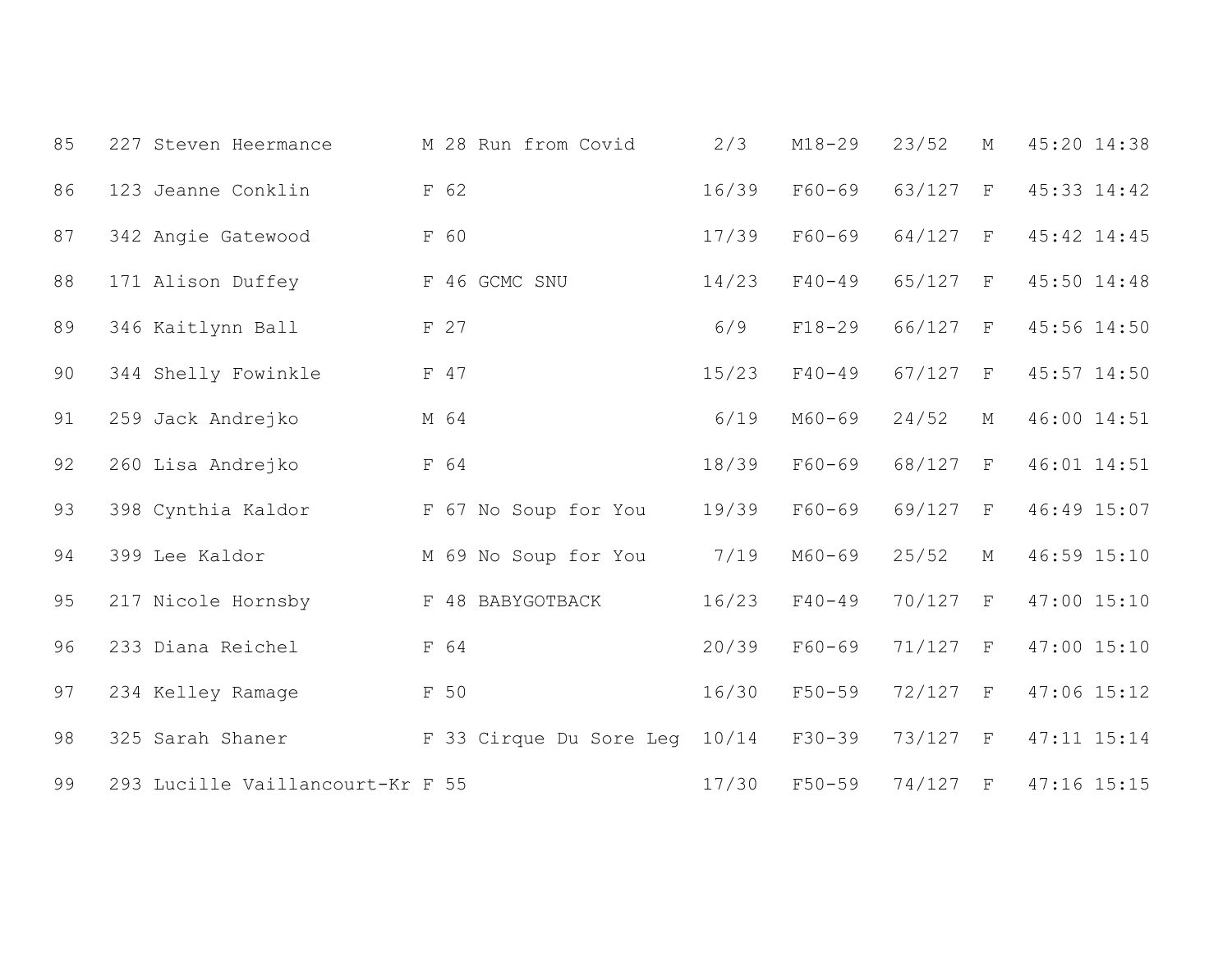| 100 | 368 Patricia Olinger      | F 59                    | 18/30 | $F50 - 59$ | 75/127   | $\mathbf{F}$ | 47:17 15:16   |
|-----|---------------------------|-------------------------|-------|------------|----------|--------------|---------------|
| 101 | 334 Sery Crosby           | M 41 Cirque Du Sore Leg | 4/5   | $M40 - 49$ | 26/52    | $\mathbf M$  | 47:45 15:25   |
| 102 | 385 Stephanie Schmitt     | F 30 Baby got Track     | 11/14 | $F30 - 39$ | 76/127   | $\;$ F       | 47:49 15:26   |
| 103 | 386 Jennifer Hall         | F 43 Baby got Track     | 17/23 | $F40 - 49$ | 77/127   | $\mathbf{F}$ | 47:49 15:26   |
| 104 | 295 Chad Boyko            | M 38 Twins & Crew 4 Lee | 6/8   | $M30 - 39$ | 27/52    | М            | 48:00 15:30   |
| 105 | 339 Renee Marino          | F 54                    | 19/30 | $F50 - 59$ | 78/127   | $\;$ F       | 48:02 15:30   |
| 106 | 340 Patricia Hoft         | F 86                    | 3/9   | $F70+$     | 79/127   | $\;$ F       | 48:02 15:30   |
| 107 | 378 Haley Krause          | F 31                    | 12/14 | $F30 - 39$ | 80/127   | $\;$ F       | 48:17 15:35   |
| 108 | 267 Billi Brantley        | F 68 TOPS 854           | 21/39 | $F60 - 69$ | 81/127   | $\;$ F       | 48:22 15:37   |
| 109 | 269 Stephen Wojciechowski | M 63                    | 8/19  | $M60 - 69$ | 28/52    | $\mathbb M$  | 49:03 15:50   |
| 110 | 406 Janet Shipley         | F 67                    | 22/39 | $F60 - 69$ | 82/127   | $\;$ F       | 49:15 15:54   |
| 111 | 296 Ashley Boyko          | F 33 Twins & Crew 4 Lee | 13/14 | $F30 - 39$ | 83/127 F |              | 49:30 15:59   |
| 112 | 315 Tammy Whitaker        | F 48 Twins & Crew 4 Lee | 18/23 | $F40 - 49$ | 84/127   | $\;$ F       | 49:34 16:00   |
| 113 | 326 Susan Turner          | F 63                    | 23/39 | $F60 - 69$ | 85/127   | F            | 49:51 16:05   |
| 114 | 417 Karen Walker          | F 60                    | 24/39 | $F60 - 69$ | 86/127   | F            | $50:00$ 16:08 |
| 115 | 394 Nicole Morrison       | F 49                    | 19/23 | $F40 - 49$ | 87/127   | $\;$ F       | $50:01$ 16:09 |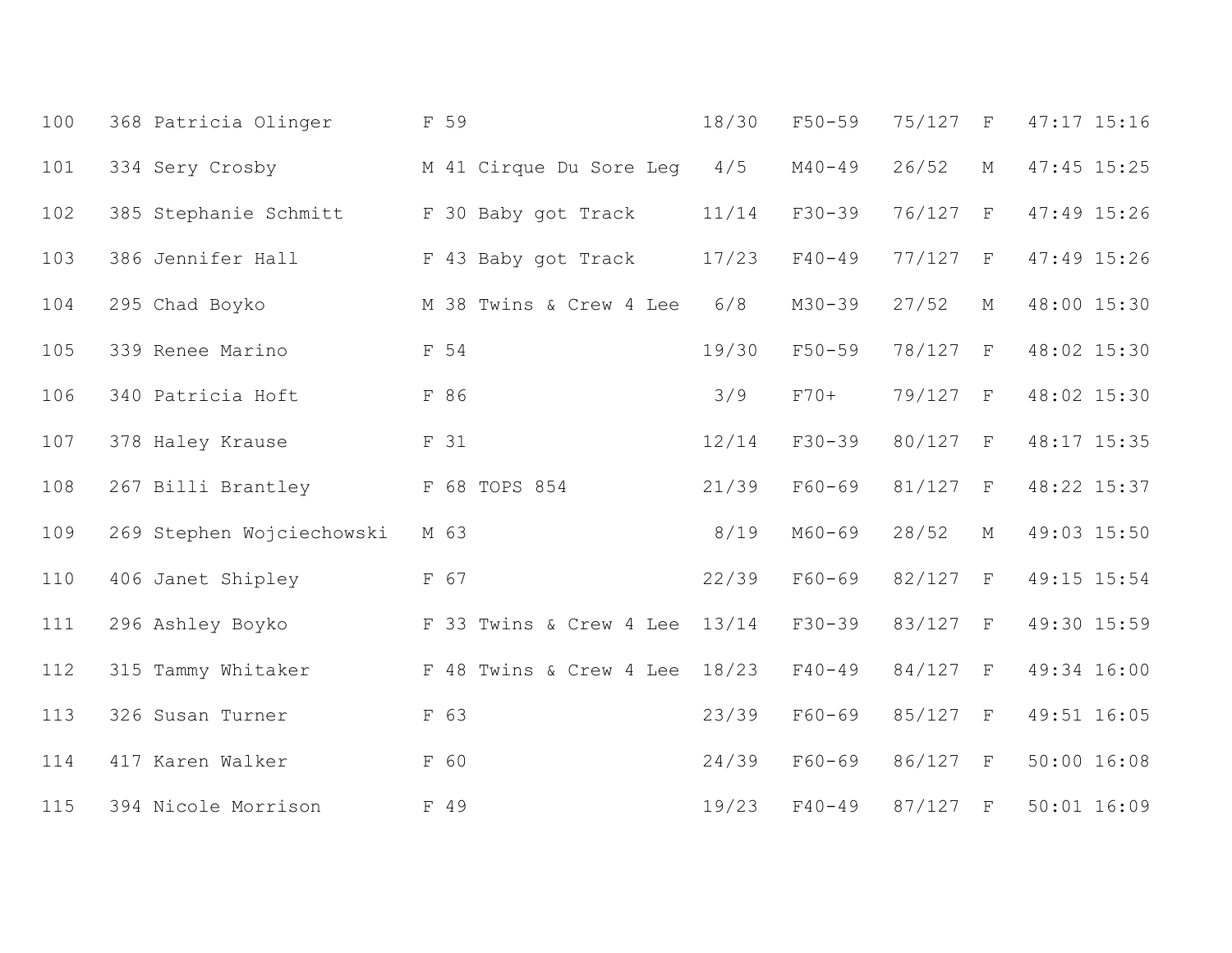| 116 | 195 Laura Spensley     | F 60 Team Fletcher      | 25/39 | $F60 - 69$ | 88/127 | $\mathbf{F}$ | $50:31$ $16:18$ |
|-----|------------------------|-------------------------|-------|------------|--------|--------------|-----------------|
| 117 | 196 John Spensley      | M 60 Team Fletcher      | 9/19  | $M60 - 69$ | 29/52  | $\mathbf M$  | $50:31$ $16:18$ |
| 118 | 229 Tim Carrigan       | M 69                    | 10/19 | $M60 - 69$ | 30/52  | $\mathbb M$  | 51:23 16:35     |
| 119 | 228 Christine Carrigan | F 61                    | 26/39 | $F60 - 69$ | 89/127 | $\mathbf F$  | 51:25 16:36     |
| 120 | 279 Kevin Reddington   | M 63                    | 11/19 | $M60 - 69$ | 31/52  | $\mathbf M$  | $51:44$ $16:42$ |
| 121 | 204 George Oliveira    | M 65                    | 12/19 | $M60 - 69$ | 32/52  | $\mathbf{M}$ | $52:03$ $16:48$ |
| 122 | 367 Carol McDonnell    | F 68                    | 27/39 | $F60 - 69$ | 90/127 | $\;$ F       | 52:50 17:03     |
| 123 | 220 Patty Lyon         | F 67                    | 28/39 | $F60 - 69$ | 91/127 | $\mathbf F$  | $52:51$ $17:03$ |
| 124 | 221 Jennings Lyon      | M 62                    | 13/19 | $M60 - 69$ | 33/52  | $\mathbf M$  | 53:50 17:22     |
| 125 | 210 Diane France       | F 74                    | 4/9   | $F70+$     | 92/127 | $\;$ F       | 54:00 17:26     |
| 126 | 106 Jane Wittman-Roll  | F 66                    | 29/39 | $F60 - 69$ | 93/127 | $\;$ F       | 54:02 17:26     |
| 127 | 211 Richard Beasley    | M 75                    | 3/6   | $M70+$     | 34/52  | $\mathbf M$  | 54:12 17:30     |
| 128 | 602 Marti Fisher       | F 63                    | 30/39 | $F60 - 69$ | 94/127 | $\;$ F       | 54:17 17:31     |
| 129 | 288 Maryann MacNamara  | F 73                    | 5/9   | $F70+$     | 95/127 | F            | 55:00 17:45     |
| 130 | 400 Justin Wentz       | M 28 Twins & Crew 4 Lee | 3/3   | $M18 - 29$ | 35/52  | М            | 55:50 18:01     |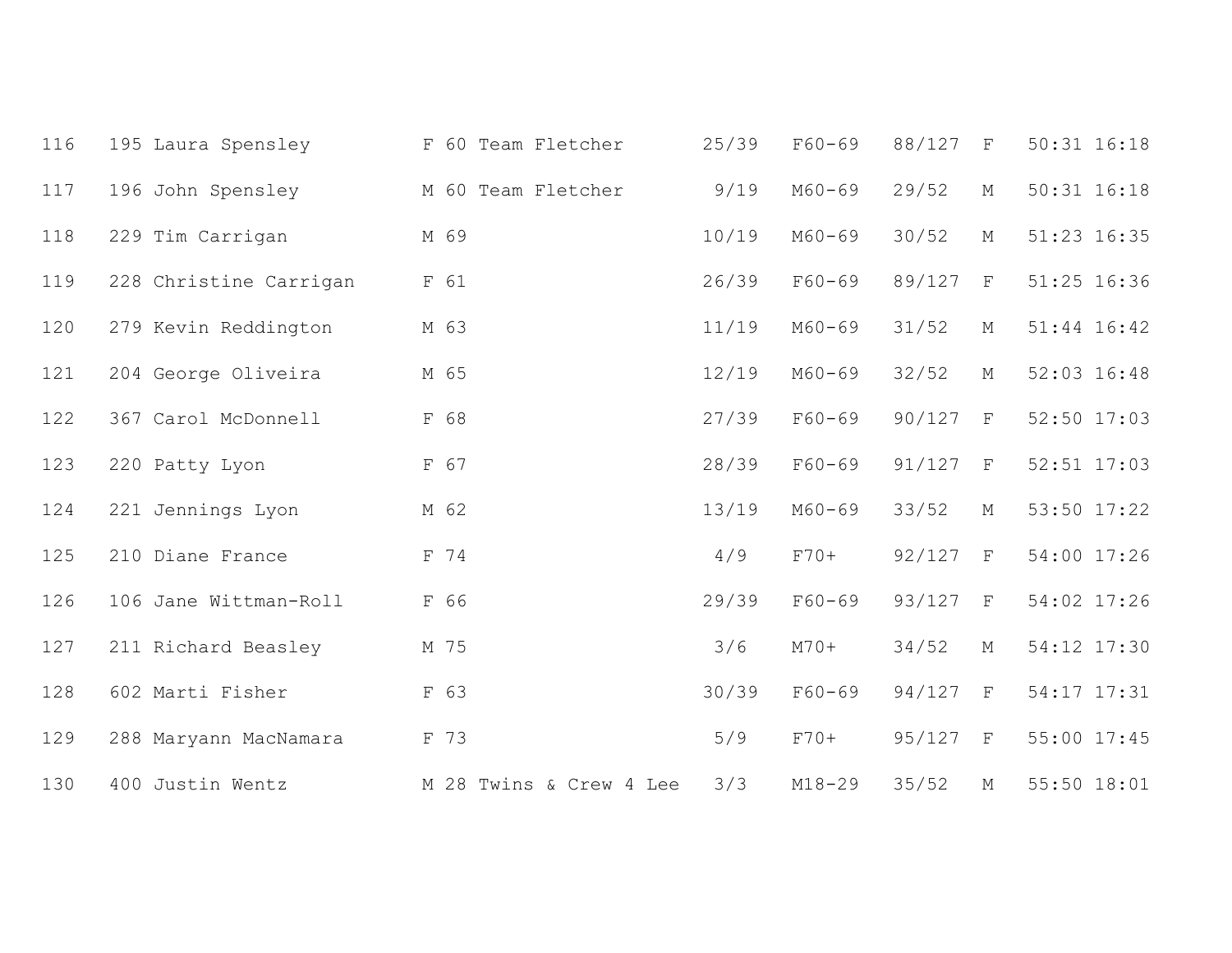| 131 | 401 Christina Wentz    | F 27 Twins & Crew 4 Lee | 7/9   | $F18 - 29$ | 96/127  | $\mathbf{F}$ | 55:50 18:01   |
|-----|------------------------|-------------------------|-------|------------|---------|--------------|---------------|
| 132 | 155 Savannah McGowan   | F 26                    | 8/9   | $F18 - 29$ | 97/127  | $\;$ F       | 56:00 18:04   |
| 133 | 395 Lesa Ruben         | F 55 No Soup for You    | 20/30 | $F50 - 59$ | 98/127  | $\mathbf F$  | 56:00 18:04   |
| 134 | 156 Tyler McGowan      | M 31                    | 7/8   | $M30 - 39$ | 36/52   | М            | 56:01 18:05   |
| 135 | 396 Chester Ruben      | M 69 No Soup for You    | 14/19 | $M60 - 69$ | 37/52   | М            | $56:01$ 18:05 |
| 136 | 170 Walter Ilczyszyn   | M 63 Twins & Crew 4 Lee | 15/19 | $M60 - 69$ | 38/52   | $\mathbf M$  | 56:10 18:08   |
| 137 | 168 Lora Guglielmini   | F 52 Twins & Crew 4 Lee | 21/30 | $F50 - 59$ | 99/127  | $\mathbf F$  | 56:15 18:09   |
| 138 | 409 Michelle Mateo     | F 51                    | 22/30 | $F50 - 59$ | 100/127 | $\mathbf F$  | 56:39 18:17   |
| 139 | 177 Rachel Rivas       | F 30 Run from Covid     | 14/14 | $F30 - 39$ | 101/127 | $\mathbf F$  | 56:42 18:18   |
| 140 | 298 Susan Cautero      | F 63 Twins & Crew 4 Lee | 31/39 | $F60 - 69$ | 102/127 | $\mathbf F$  | 57:00 18:24   |
| 141 | 297 Vincent Cautero    | M 62 Twins & Crew 4 Lee | 16/19 | $M60 - 69$ | 39/52   | М            | 57:01 18:24   |
| 142 | 330 Colleen Depasquale | F 55                    | 23/30 | $F50 - 59$ | 103/127 | $\mathbf F$  | $57:58$ 18:42 |
| 143 | 255 Michael Manginell  | M 53 Twins & Crew 4 Lee | 5/9   | $M50 - 59$ | 40/52   | $\mathbf M$  | 58:12 18:47   |
| 144 | 256 Leann Manginell    | F 54 Twins & Crew 4 Lee | 24/30 | $F50 - 59$ | 104/127 | $\mathbf F$  | 58:12 18:47   |
| 145 | 261 J.P. Terrasi       | M 49 Century 21 Real Es | 5/5   | $M40 - 49$ | 41/52   | М            | 58:56 19:01   |
| 146 | 129 Andy Scarbrough    | M 55                    | 6/9   | $M50 - 59$ | 42/52   | $M_{\odot}$  | 59:01 19:03   |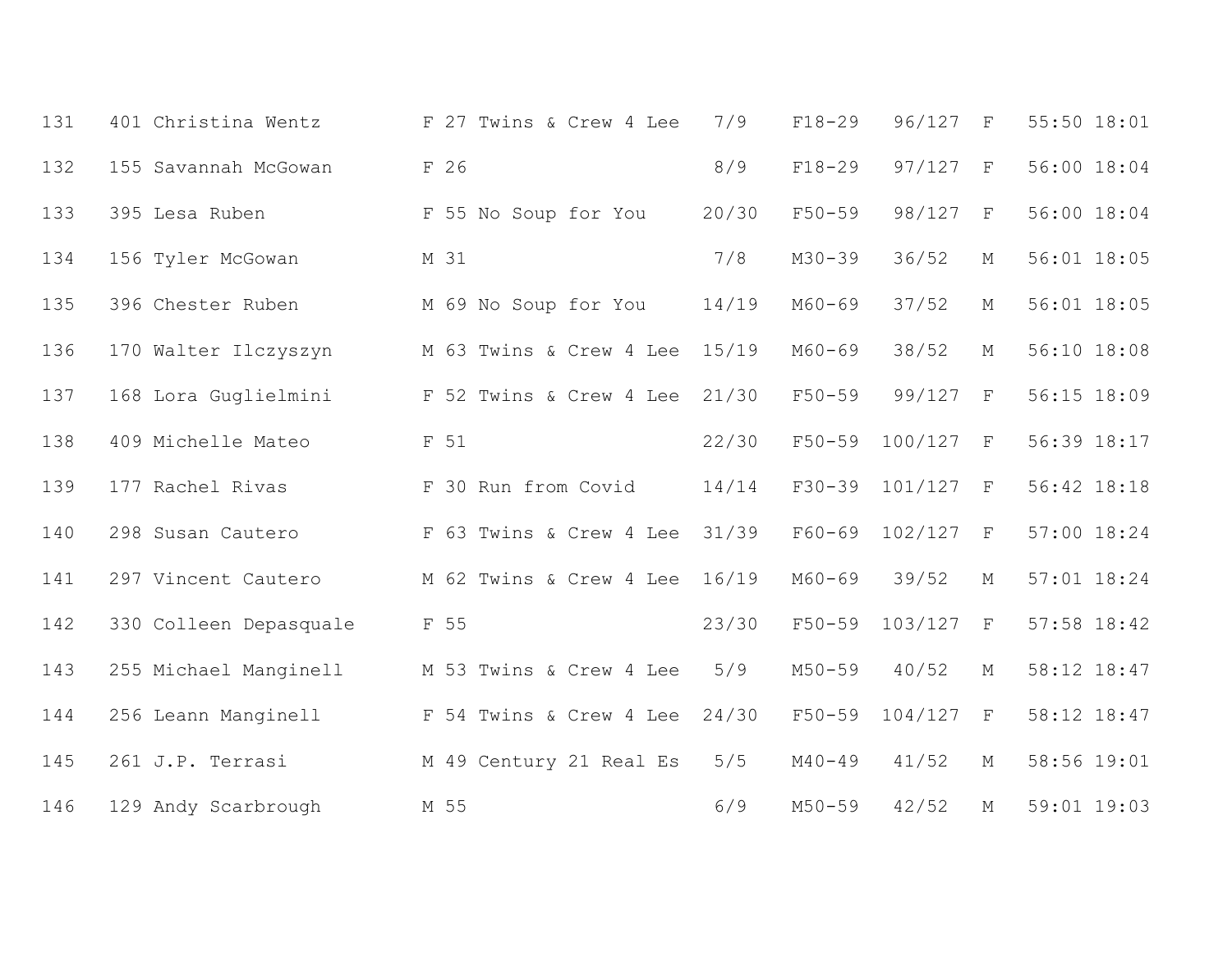| 147 | 377 Rusty Shunk       | M 77                    | 4/6   | $M70+$     | 43/52   | $\mathbf M$ | 59:23 19:10     |  |
|-----|-----------------------|-------------------------|-------|------------|---------|-------------|-----------------|--|
| 148 | 360 Vanessa Hazelton  | F 65                    | 32/39 | $F60 - 69$ | 105/127 | $\mathbf F$ | 59:44 19:17     |  |
| 149 | 291 Deana Jewett      | F 82 Team Unicorn       | 6/9   | $F70+$     | 106/127 |             | F 1:00:00 19:22 |  |
| 150 | 292 Heather Jewett    | F 54 Team Unicorn       | 25/30 | $F50 - 59$ | 107/127 |             | F 1:00:00 19:22 |  |
| 151 | 335 Kathy Wakefield   | F 64                    | 33/39 | $F60 - 69$ | 108/127 |             | F 1:00:26 19:30 |  |
| 152 | 362 Deborah Whitehair | F 62 PsychoSquad        | 34/39 | $F60 - 69$ | 109/127 |             | F 1:01:14 19:46 |  |
| 153 | 363 Jonathan Fucella  | M 38 PsychoSquad        | 8/8   | $M30 - 39$ | 44/52   |             | M 1:01:14 19:46 |  |
| 154 | 184 Emmarae Williams  | F 19 Twins & Crew 4 Lee | 9/9   | $F18 - 29$ | 110/127 |             | F 1:02:30 20:10 |  |
| 155 | 347 Dennis Seaman     | M 68                    | 17/19 | $M60 - 69$ | 45/52   |             | M 1:03:00 20:20 |  |
| 156 | 348 Diane Seaman      | F 68                    | 35/39 | $F60 - 69$ | 111/127 |             | F 1:03:00 20:20 |  |
| 157 | 254 Melinda Miel      | F 57                    | 26/30 | $F50 - 59$ | 112/127 |             | F 1:03:06 20:22 |  |
| 158 | 284 Linda Young       | F 71                    | 7/9   | $F70+$     | 113/127 |             | F 1:03:09 20:23 |  |
| 159 | 139 Barbara Dickinson | F 65                    | 36/39 | $F60 - 69$ | 114/127 |             | F 1:04:00 20:39 |  |
| 160 | 287 Dennis MacNamara  | M 72                    | 5/6   | $M70+$     | 46/52   |             | M 1:04:00 20:39 |  |
| 161 | 341 Rose Wattelet     | F 63                    | 37/39 | $F60 - 69$ | 115/127 |             | F 1:04:03 20:40 |  |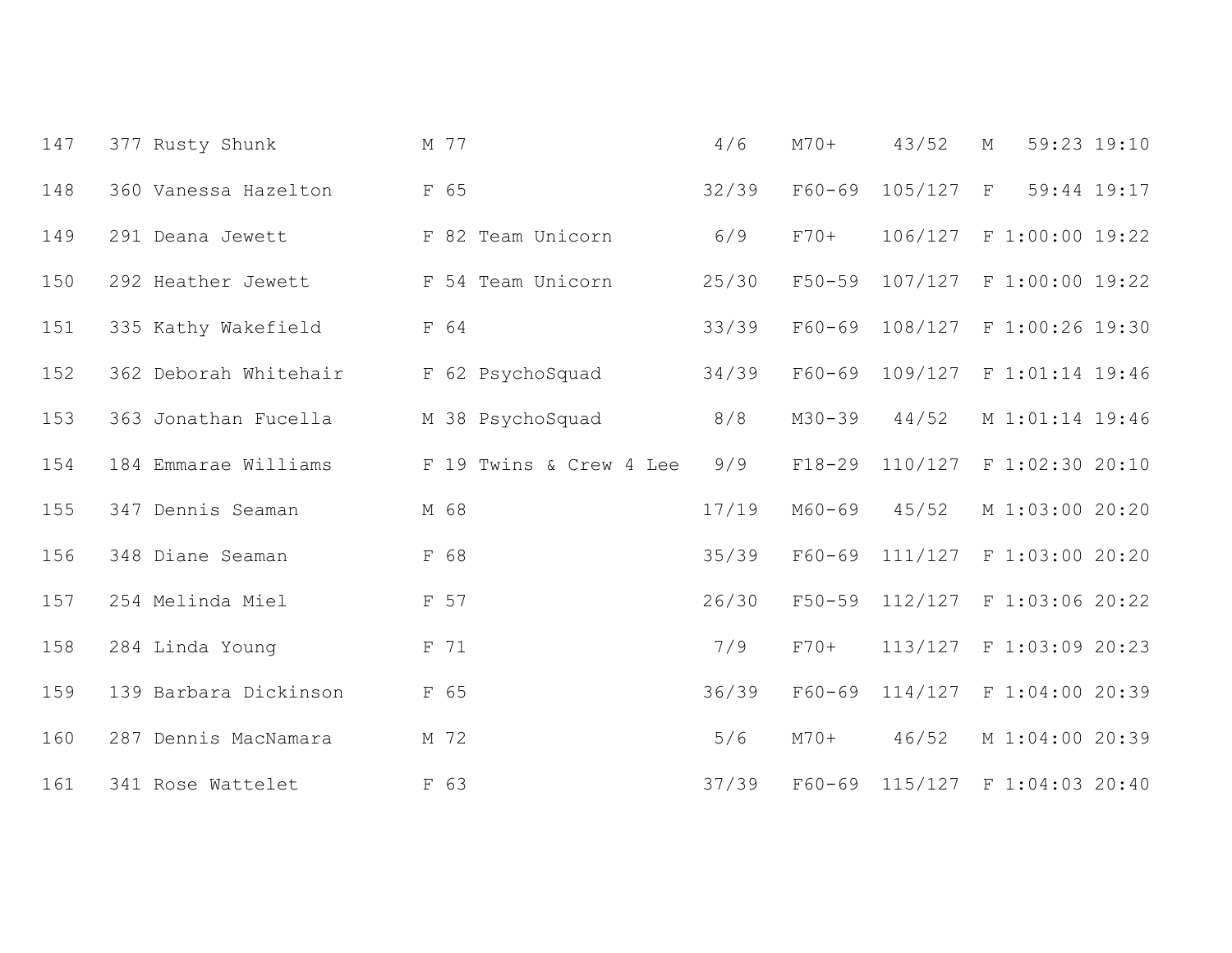| 162 | 182 Tracy Williams               | F 46 Twins & Crew 4 Lee       | 20/23 |            | F40-49 116/127 | F 1:04:30 20:49 |
|-----|----------------------------------|-------------------------------|-------|------------|----------------|-----------------|
| 163 | 183 Timothy Williams             | M 50 Twins & Crew 4 Lee       | 7/9   | $M50 - 59$ | 47/52          | M 1:04:31 20:49 |
| 164 | 242 Susan Dyszel                 | F 71                          | 8/9   | $F70+$     | 117/127        | F 1:05:00 20:59 |
| 165 | 149 Tana Werner                  | F 55                          | 27/30 |            | F50-59 118/127 | F 1:05:56 21:17 |
| 166 | 150 Steven Naso                  | M 53                          | 8/9   | $M50 - 59$ | 48/52          | M 1:05:56 21:17 |
| 167 | 138 Judi Dugas                   | F 56                          | 28/30 | $F50 - 59$ | 119/127        | F 1:06:00 21:18 |
| 168 | 186 Sandra Krieger               | F 58                          | 29/30 | $F50 - 59$ | 120/127        | F 1:06:00 21:18 |
| 169 | 353 Laura Barotta                | F 55                          | 30/30 | $F50 - 59$ | 121/127        | F 1:06:00 21:18 |
| 170 | 219 Jennifer Fisher              | F 42                          | 21/23 | $F40 - 49$ | 122/127        | F 1:07:57 21:56 |
| 171 | 322 Joan Mallmann                | F 70                          | 9/9   | $F70+$     | 123/127        | F 1:11:01 22:55 |
| 172 | 403 Sandy Asaro                  | F 42                          | 22/23 |            | F40-49 124/127 | F 1:12:57 23:32 |
| 173 | 331 Jim Pendergast               | M 60 Cirque Du Sore Leg 18/19 |       | M60-69     | 49/52          | M 1:13:58 23:52 |
| 174 | 215 Walter Dircks                | M 57                          | 9/9   | $M50 - 59$ | 50/52          | M 1:16:00 24:31 |
| 175 | 208 Ronald Maggiacomo            | M 64                          | 19/19 | M60-69     | 51/52          | M 1:22:00 26:28 |
| 176 | 356 Ms. Jamie Lynn Halstead F 67 |                               | 38/39 | $F60 - 69$ | 125/127        | F 1:23:00 26:47 |
| 177 | 601 Eileen Downing               | F 64                          | 39/39 |            | F60-69 126/127 | F 1:30:00 29:02 |